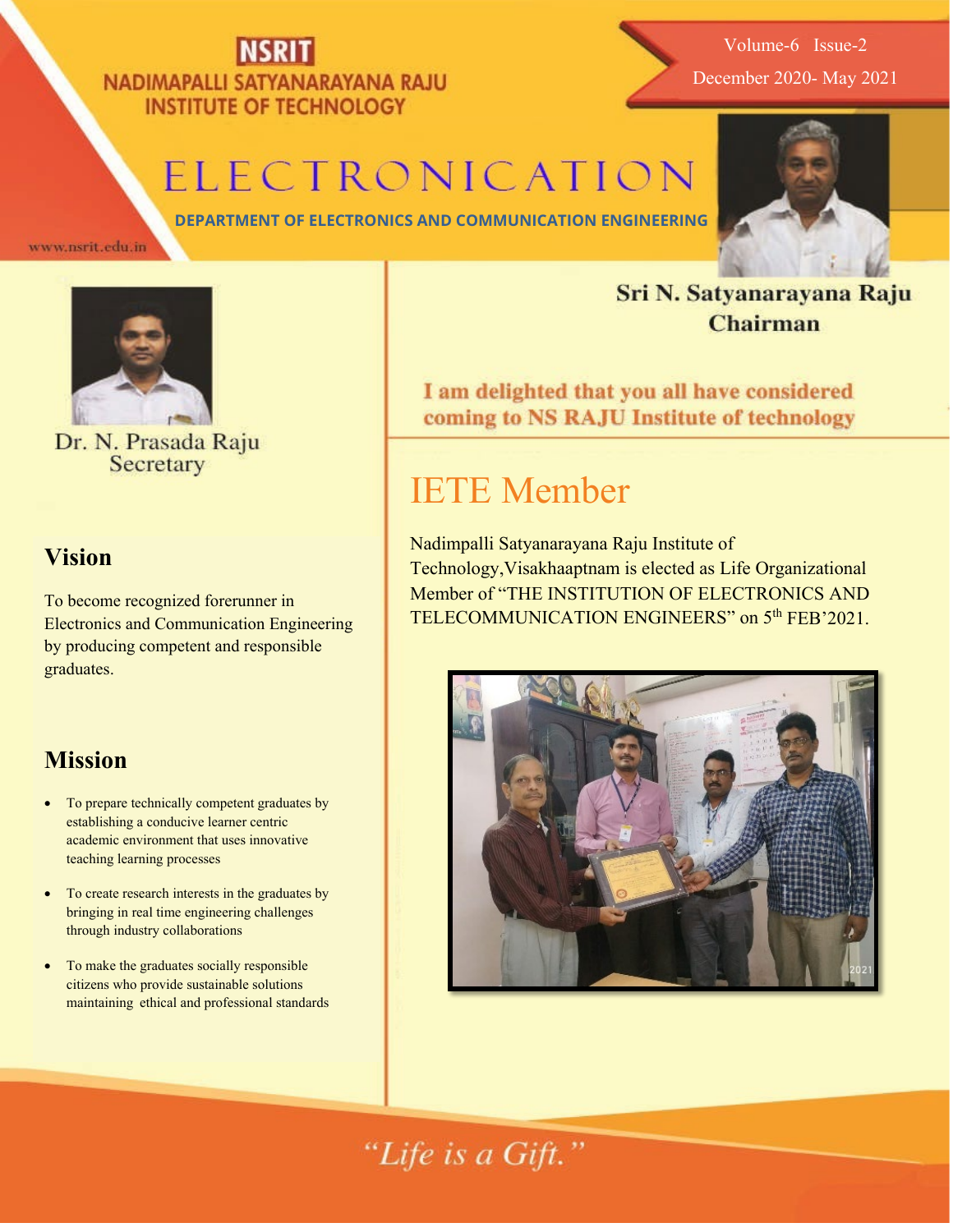# **NSRIT**

## National Girl Child Day

National girl child day celebrations organized by FEM FLORA on 24<sup>th</sup> JAN'2021, in which all the lady faculty are actively participated in the event.



#### IETE

Nadimpalli Satyanarayana Raju Institute of Technology,Visakhaaptnam is elected as Life Organizational Member of "THE INSTITUTION OF ELECTRONICS AND TELECOMMUNICATION ENGINEERS" on 5<sup>th</sup> FEB'2021.





"We grow great by dreams." - Woodrow Wilson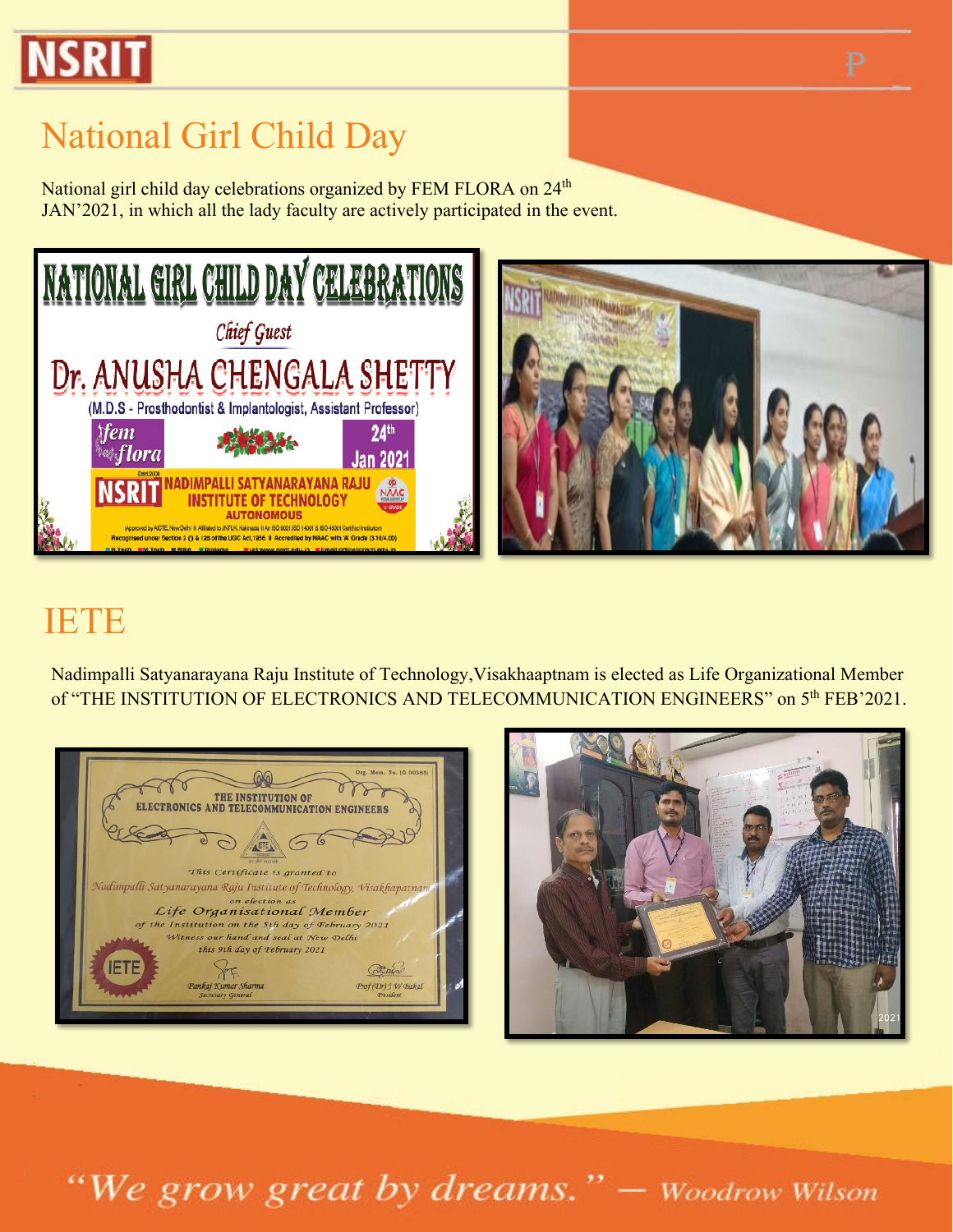# **NSRIT**

#### Guest Lecture

A Guest lecture by Mr.Ajith Kumar Pathro ,Sr.Engineer,Design Tech Systems Pvt.Ltd on "Industrial Automation & mechatronics" Organized by Department of ECE IETE Student Chapter in association with CEMS( CENTRE OF EXCELLENCE IN MARITIME &SHIP BUILDING), Visakhapatnam dated 12<sup>th</sup> FEB'2021.



#### International Women's Day Celebrations

All the lady staff are actively participated in International women's day celebrations on March 8<sup>th</sup> March'2021,Dr.SHEETAL AP State Women's Convenor, Chief Guest.



"The years teach much the days never know." - Emerson